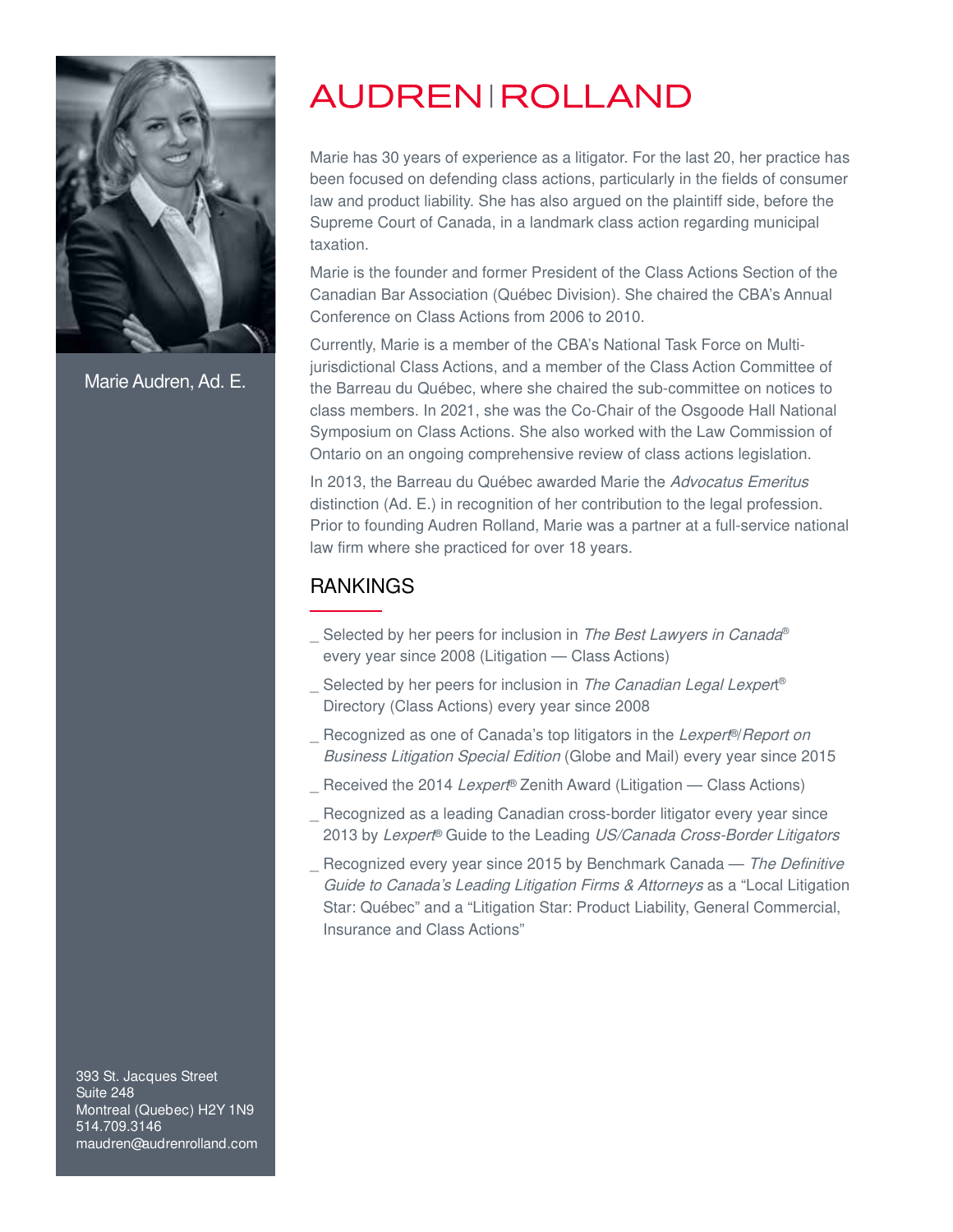#### REPRESENTATIVE MANDATES

- \_ A public transportation authority in a class action following a mass transit strike
- \_ A major Canadian bank in a class action relating to the disclosure of insurance premiums in vehicle financing contracts
- \_ A telecommunications company in a class action involving early termination fees and notice of cancellation for landline telephone service
- \_ A telecommunications company in a class action involving the throttling of Internet traffic
- A telecommunications company in a class action involving late payment charges
- A telecommunications company in a class action involving early termination fees for Internet and television services
- \_ A telecommunications company in a class action involving early termination fees for wireless service
- \_ A university in a class action seeking the reimbursement of tuition fees (Covid-19)
- \_ A pharmaceutical company in a product liability class action
- \_ A national retailer in a class action alleging misleading advertising
- \_ A pharmaceutical company in a class action relating to the side effects of medication
- The Barreau du Québec's professional liability insurer in a class action alleging prosecutorial abuse
- The Barreau du Québec's professional liability insurer in a class action alleging defamation
- \_ A national law firm in a class action involving Conrad Black, Hollinger, and allegations of non-disclosure of information to investors
- \_ A German company building chipboard plants in an arbitration before an ICC panel concerning manufacturer's liability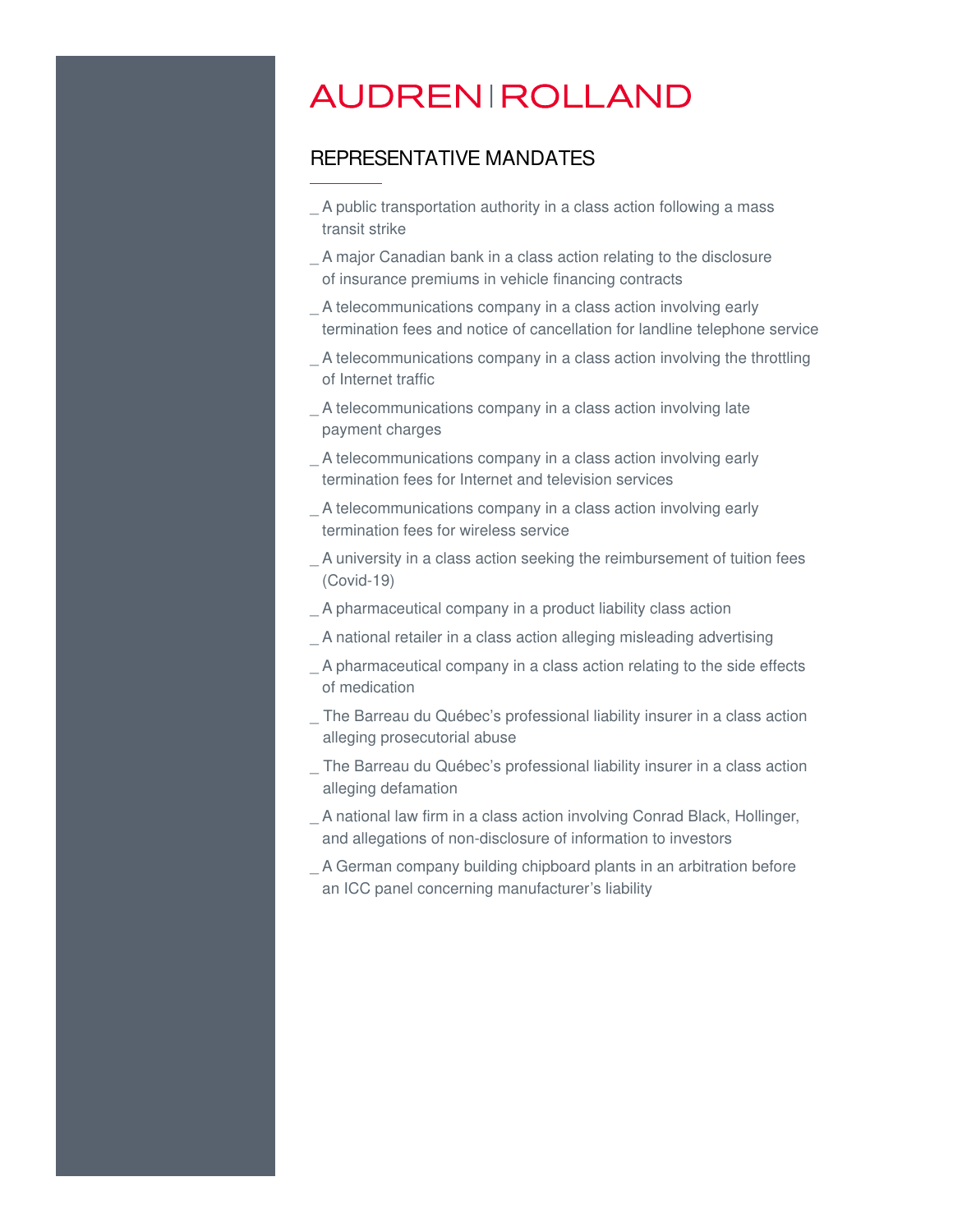#### SPEAKING ENGAGEMENTS

- \_ Co-chair, 17th National Symposium on Class actions Osgoode Hall, 2021
- La Chambre des actions collectives un an plus tard, discussion avec l'honorable Chantal Chatelain, j.c.s. Canadian Bar Association, 2019
- \_ Third Party Litigation Funding Presentation to Quebec Superior Court Judges Montreal, 2018
- Managing a Class Action: The Plaintiff's Perspective 15<sup>th</sup> National Symposium on Class Actions, Osgoode Hall, 2018
- L'indemnisation du justiciable par l'action collective Colloque Nord-américain, Laboratoire sur les actions collectives, Université de Montréal, 2017
- Multi-jurisdictional Class Actions: What Are the Courts Doing? 14<sup>th</sup> National Symposium on Class Actions, Osgoode Hall, 2017
- \_ Privacy Class Actions 14<sup>th</sup> National Symposium on Class Actions, Osgoode Hall, 2017
- \_ Communication avec les membres : modes à privilégier Développements récents sur les actions collectives au Québec, au Canada et aux États-Unis, Barreau du Québec, 2017
- \_ Les avis aux membres : Soyons créatifs! Développements récents sur les actions collectives au Québec, au Canada et aux États-Unis, Barreau du Québec, 2016
- \_ View from the Centre of the Canadian Universe Western Canada Class Actions Conference, British Columbia Law Society, 2016
- The Class Action Trials of the Year 12<sup>th</sup> National Symposium on Class Actions, Osgoode Hall, 2015
- The US Supreme Court on Class Actions 10<sup>th</sup> National Symposium on Class Actions, Osgoode Hall, 2013
- \_ Les classes nationales, recours multiterritoriaux, multijuridictionnels... et quoi encore... Développements récents sur les recours collectifs au Québec, au Canada
	- et aux États-Unis, Barreau du Québec, 2013
- **National Class Update**
- 9 th National Symposium on Class Actions, Osgoode Hall, 2012
- \_ Recours collectifs multijuridictionnels et groupes nationaux Développements récents sur les recours collectifs au Québec, au Canada et aux États-Unis, Barreau du Québec, 2012
- Overtime Class Actions
- 7 th National Symposium on Class Actions, Osgoode Hall, Toronto, 2010
- \_ National Class Update
	- 8 th National Symposium on Class Actions, Osgoode Hall, Toronto, 2011